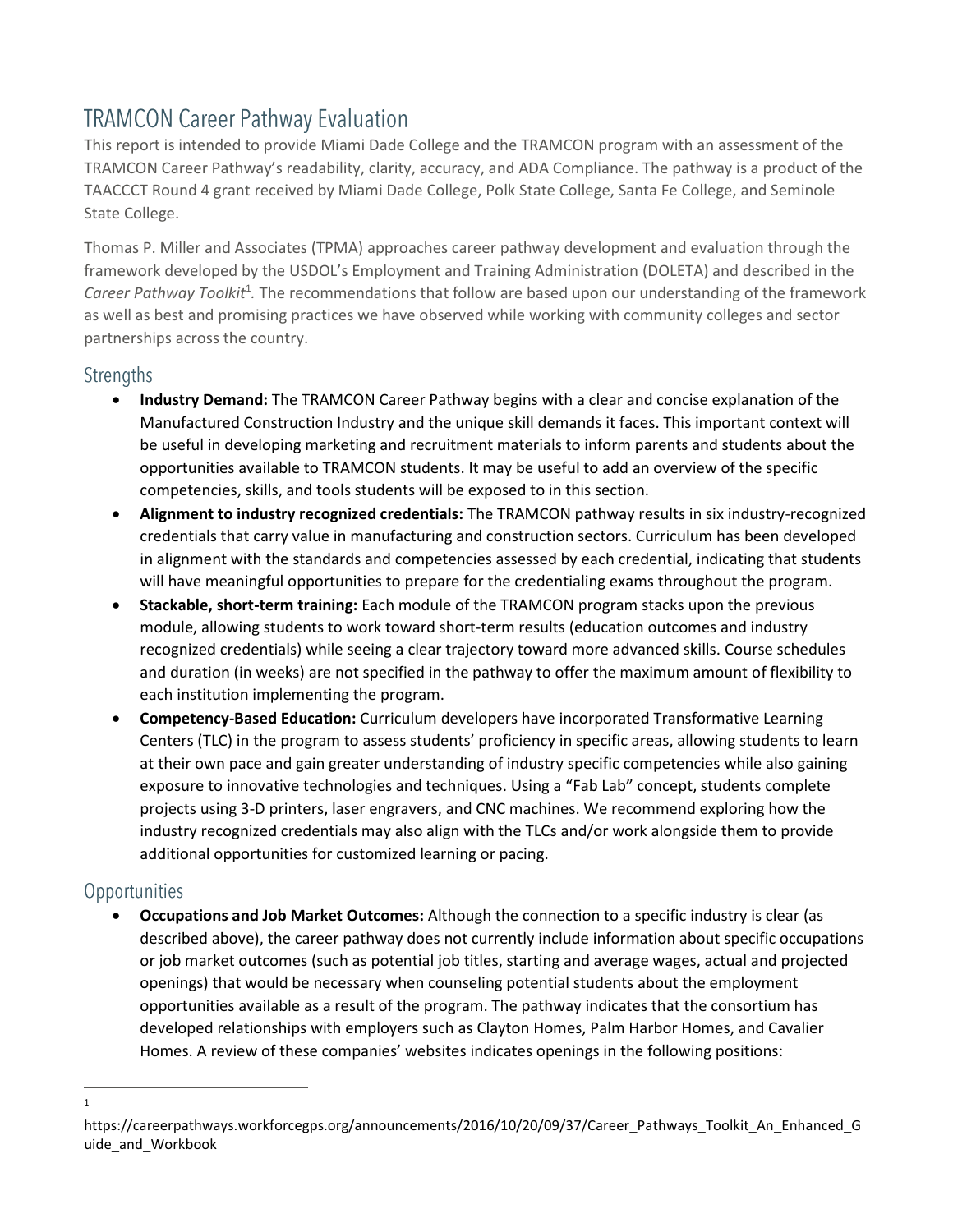| <b>Foundation / Basic Level</b> | <b>Advanced / Supervisor Level</b> |
|---------------------------------|------------------------------------|
| <b>Construction Worker</b>      | Drafter                            |
| <b>Construction Team Member</b> | <b>Production Supervisor</b>       |
| Line Assembler                  | AutoCAD programmer                 |

In order to provide region and sector specific job market data, we recommend surveying this group of employers to find out a) if the job titles listed above are appropriate outcomes for TRAMCON students, b) how many current openings exist for each occupation, c) how many additional openings they project over the next two to three years, and d) what the starting and average wages are for these occupations. This will allow students to see the real-world opportunities likely to face them after completion of the program. With this information, we also recommend updating the graphic on page 8 with specific job titles (to replace 1<sup>st</sup> job in Career Path, 2<sup>nd</sup> job in Career Path, etc.).

We also recommend supplementing this local data with information from third party data analytics, which scans national and private sources for aggregate labor market information and trends. For instance, the following table from Emsi, Inc., shows the projected growth across three key manufactured construction occupations over the next five years:

| <b>Occupation</b>                          | 2016 Jobs | 2021 Jobs | Change   | % Change |
|--------------------------------------------|-----------|-----------|----------|----------|
| <b>Construction Managers (11-</b><br>9021) | 25.295    | 24,037    | $-1,258$ | -5%      |
| <b>Construction Laborers (47-</b><br>2061) | 76.408    | 77,675    | 1.267    | 2%       |
| Production Workers, All<br>Other (51-9199) | 8.714     | 8,961     | 247      | 3%       |

This table captures the total number of jobs, but does not reflect turnover or job openings created by retirements. Emsi data shows that almost 20 percent of individuals in the above occupations are 55 or older, suggesting that a large number of their jobs will become available in the next five to ten years. For more information from Emsi, please see the Appendix.

 **Articulation Agreements:** In the narrative sections titled "Stacked and Latticed Credentials" and "Transferability and Articulation," links to two- and four-year degree programs are discussed, as are statewide articulation and transfer agreements. It is not entirely clear, however, how many credits a student may articulate into an associate's degree program and whether or not those credits align to specific, required courses. We also recommend adding some indication of these agreements to the pathway table on page 6.

#### **ADA Compliance**

 **Text to Speech (TTS) Functionality:** For Accessibility, all documents must contain TTS functionality. Microsoft Word has built-in TTS functionality; to ensure all text is converted, we recommend reformatting Table 1 and Table 2.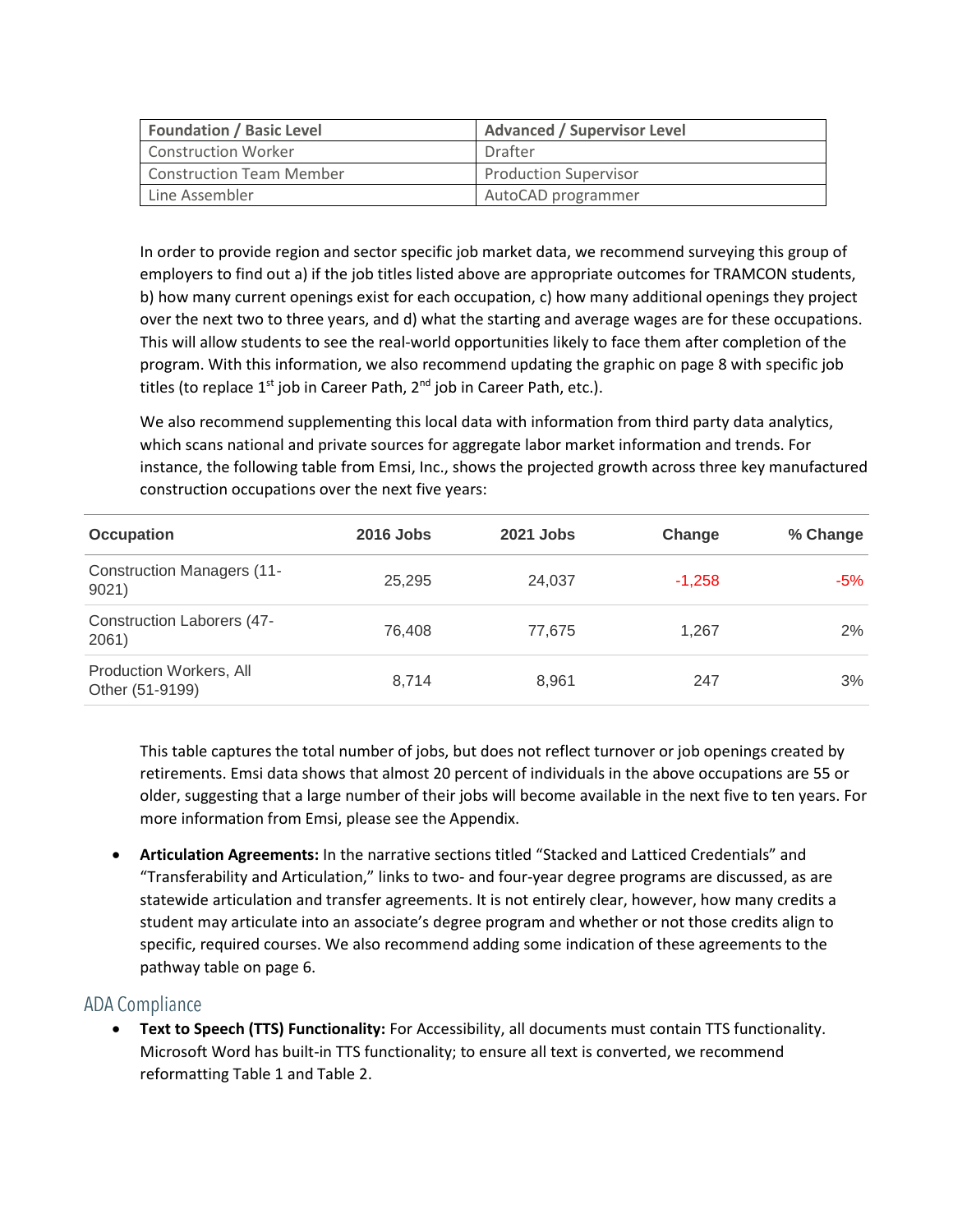- **Structural Markup and Navigation:** In order to be ADA compliant, the pathway must use headings for structural outline reading and navigation. At this time, the pathway does not use Microsoft Word styles; adding headings for each section will correct this.<sup>2</sup>
- **Tables:** Tables must contain heading fonts for column and row headers for structural markup purposes. Add row headers to Table 1.
- **Hyperlinks:** There are no hyperlinks accessible within the document, but if there were, they must be functional and clickable.
- **Color:** Color contrast between text and background complies.
- **Image Descriptions:** Under Format Picture> Alternate Text > there must be a description of the picture in the 'Description' field. An image description is needed for Figure 1.

1

 $2$  Add a heading in a Word document (From Microsoft Help)

<sup>1.</sup> Select the text you want to use as a heading.

<sup>2.</sup> On the **Home** tab, move the pointer over different headings in the **Styles** gallery. Notice as you pause over each style, your text will change so you can see how it will look in your document. Click the heading style you want to use.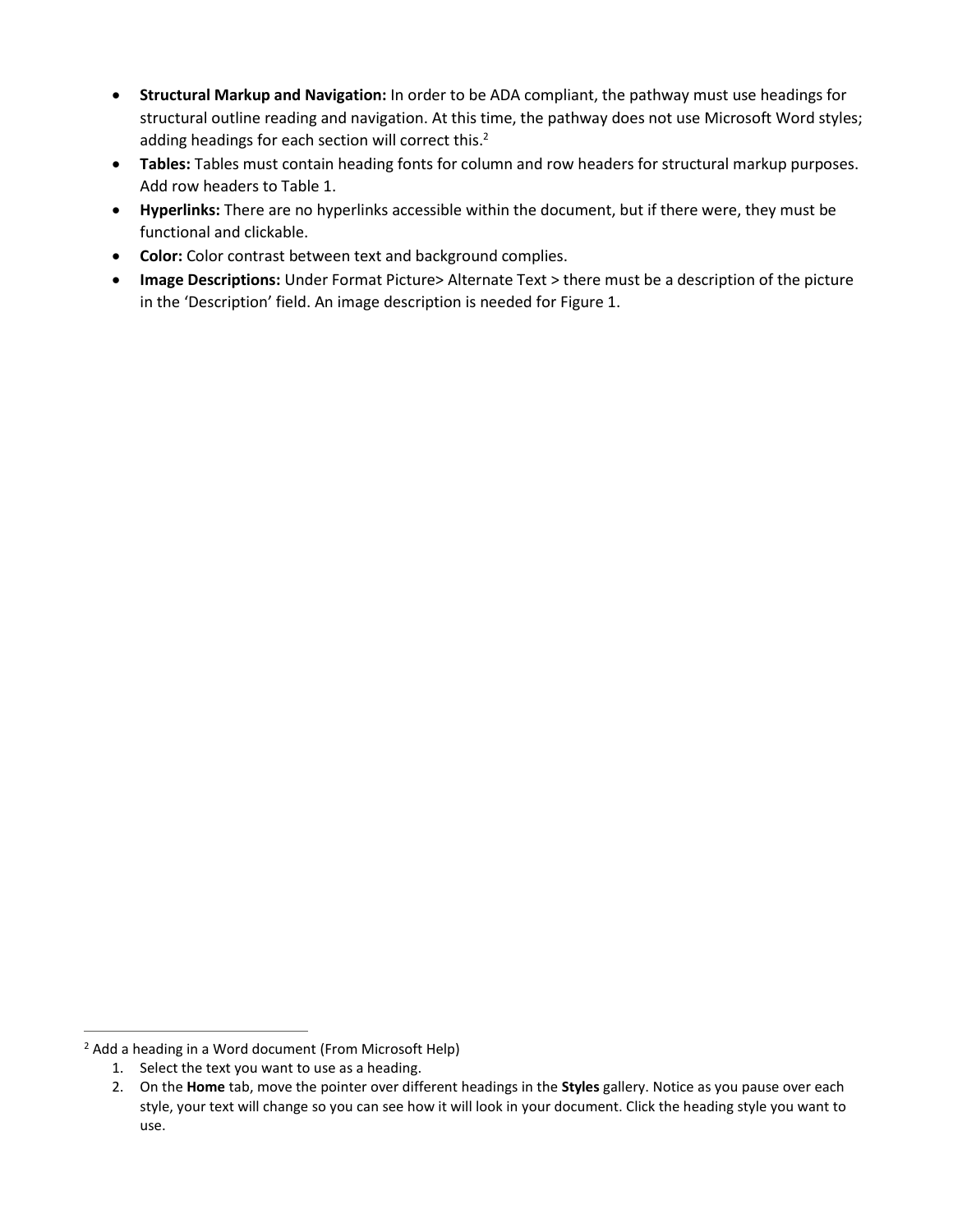# Appendix - Labor Market Information

# **Parameters**

### **Occupations**

| Code    | <b>Description</b>            |
|---------|-------------------------------|
| 11-9021 | <b>Construction Managers</b>  |
| 47-2061 | <b>Construction Laborers</b>  |
| 51-9199 | Production Workers, All Other |

### **Regions**

| Code | <b>Description</b> |
|------|--------------------|
| 12   | Florida            |

### **Timeframe**

2016 - 2021

#### **Datarun**

2016.3 – QCEW Employees, Non-QCEW Employees, and Self-Employed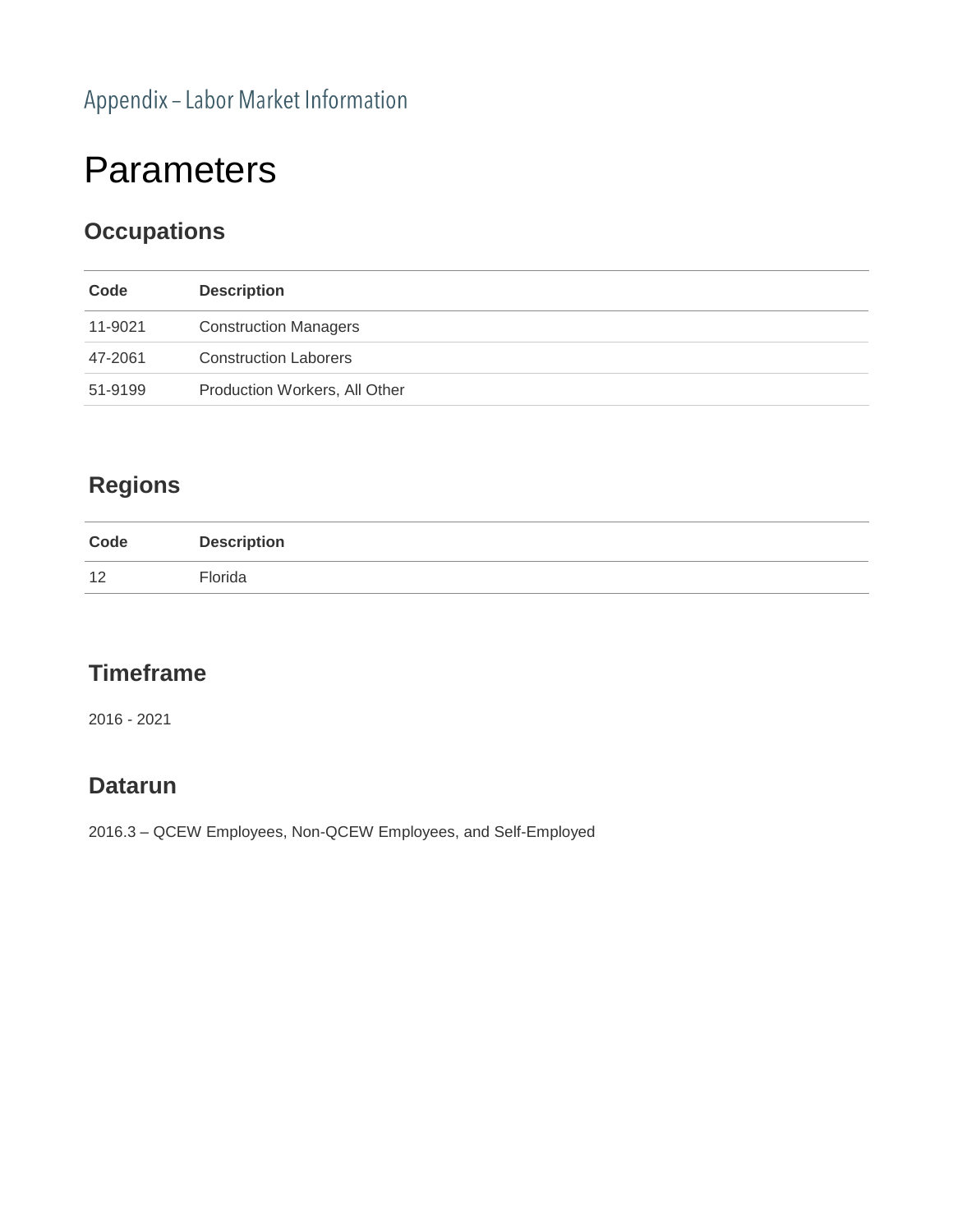

# **Occupation Summary for 3 Occupations**

| 110,418                   | 0.2%                 | \$16.99/hr                    |
|---------------------------|----------------------|-------------------------------|
| <b>Jobs (2016)</b>        | % Change (2016-2021) | <b>Median Hourly Earnings</b> |
| 3% below National average | Nation: 1.9%         | Nation: \$18.78/hr            |

### **Growth**

| 110,418     | 110,674   | 256                | 0.2%                 |
|-------------|-----------|--------------------|----------------------|
| $2016$ Jobs | 2021 Jobs | Change (2016-2021) | % Change (2016-2021) |



| <b>Occupation</b>                             | 2016 Jobs | 2021 Jobs | Change   | % Change |
|-----------------------------------------------|-----------|-----------|----------|----------|
| <b>Construction Managers</b><br>$(11-9021)$   | 25,295    | 24,037    | $-1,258$ | $-5%$    |
| <b>Construction Laborers</b><br>$(47 - 2061)$ | 76,408    | 77,675    | 1,267    | 2%       |
| Production Workers, All<br>Other (51-9199)    | 8.714     | 8,961     | 247      | 3%       |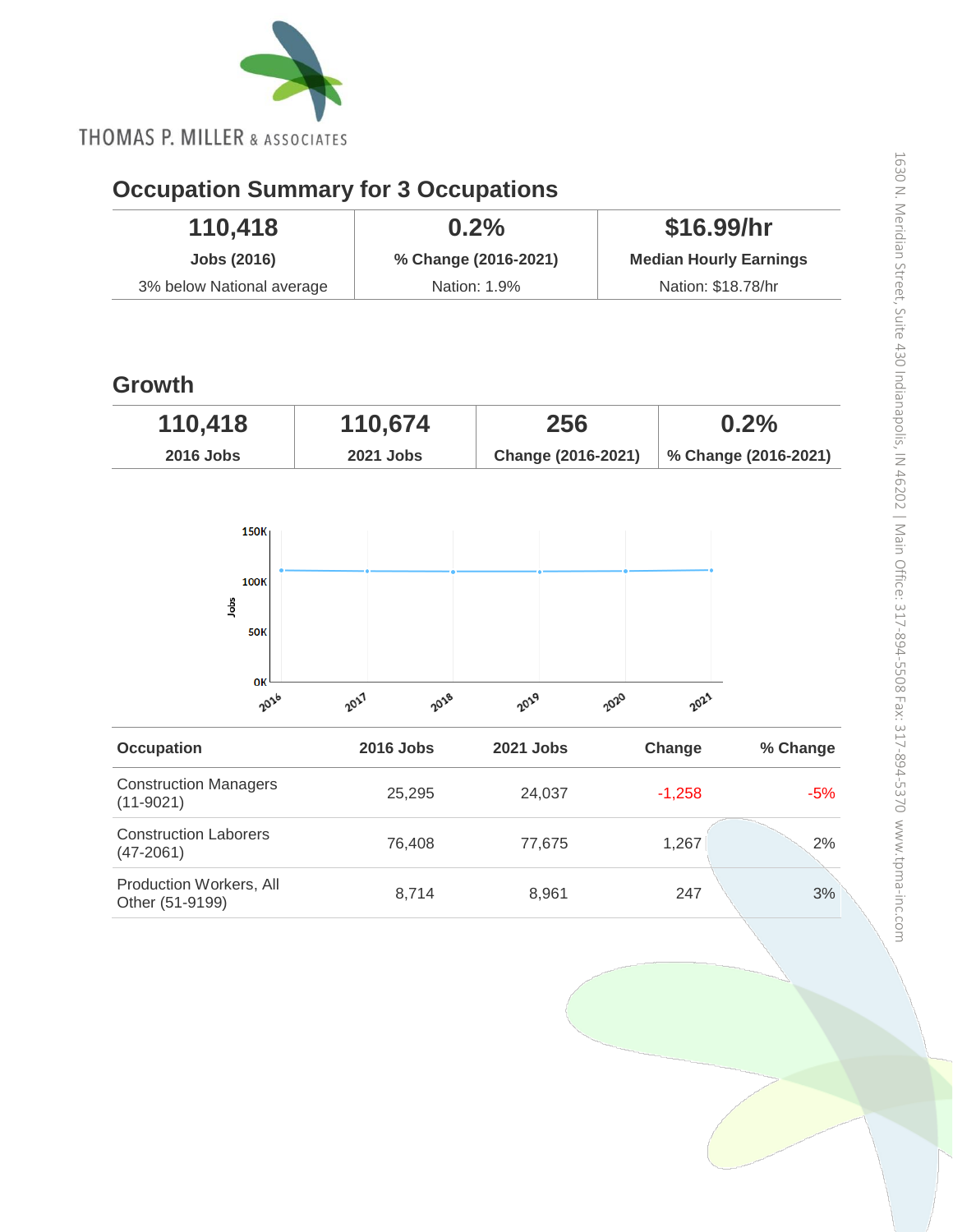

### **Percentile Earnings**

| <b>Occupation</b>                            | 25th Percentile<br><b>Earnings</b> | <b>Median Earnings</b> | <b>75th Percentile</b><br><b>Earnings</b> |
|----------------------------------------------|------------------------------------|------------------------|-------------------------------------------|
| <b>Construction Managers (11-</b><br>9021)   | \$24.97                            | \$32.12                | \$42.65                                   |
| <b>Construction Laborers (47-</b><br>2061)   | \$10.75                            | \$12.54                | \$14.53                                   |
| Production Workers, All Other<br>$(51-9199)$ | \$9.76                             | \$10.79                | \$13.11                                   |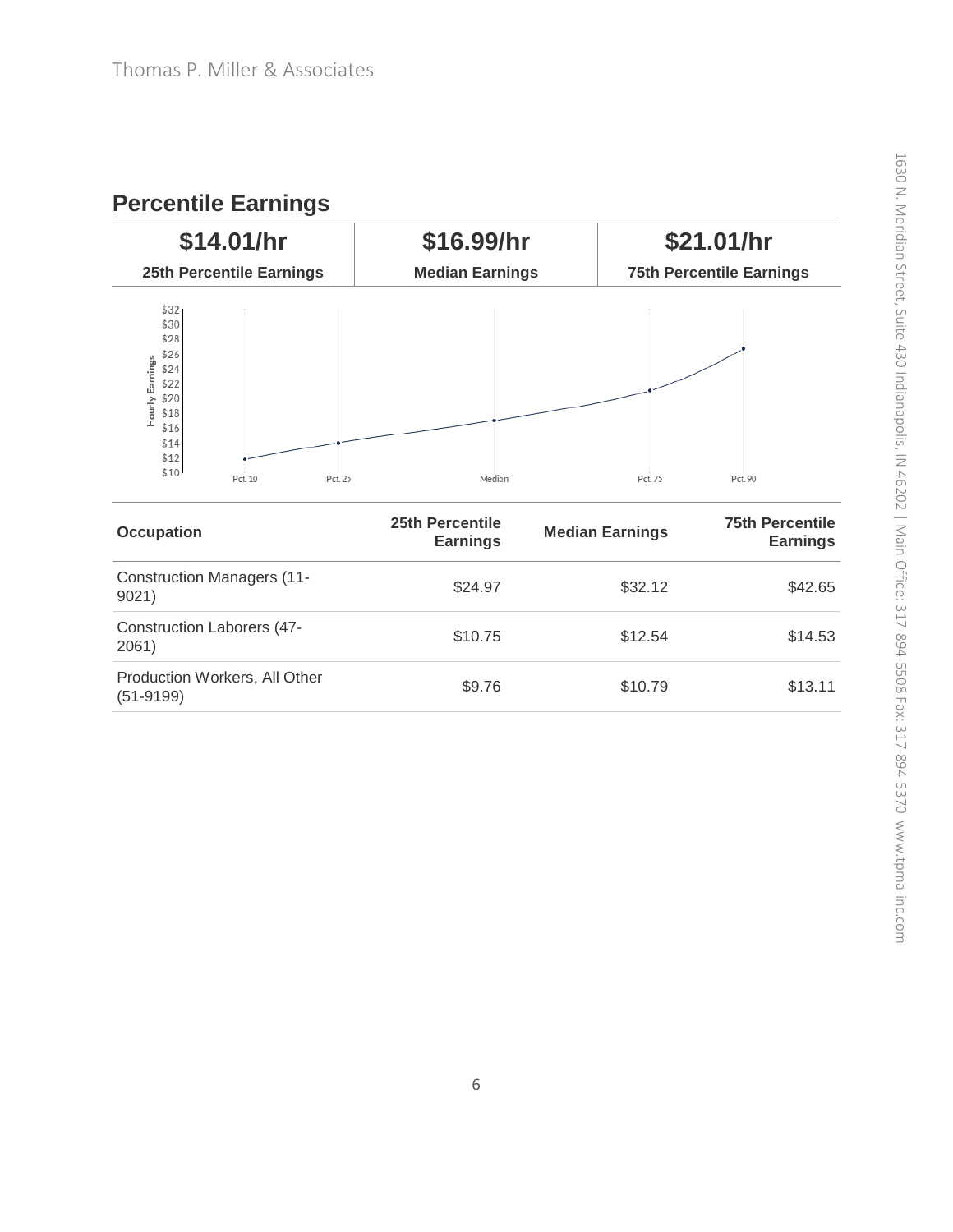

### **Regional Trends**

| <b>Region</b> | <b>2016 Jobs</b> | 2021 Jobs | Change | % Change |
|---------------|------------------|-----------|--------|----------|
| Region        | 110.418          | 110.674   | 256    | 0.2%     |
| <b>Nation</b> | 1,971,139        | 2,007,980 | 36.841 | 1.9%     |
|               |                  |           |        |          |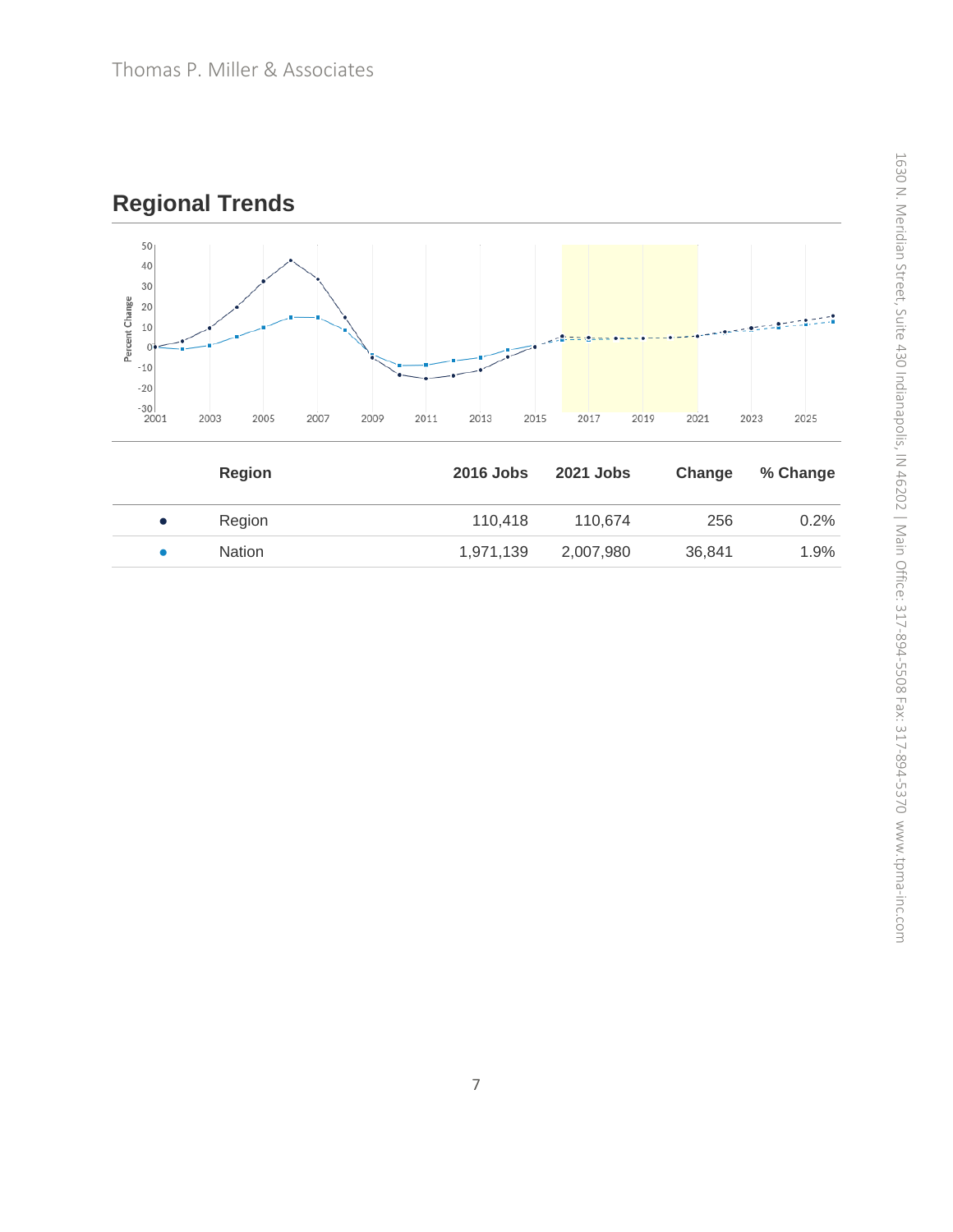### **Regional Breakdown**



| <b>County</b>             | 2021 Jobs |
|---------------------------|-----------|
| Miami-Dade County, FL     | 17,117    |
| <b>Broward County, FL</b> | 10,645    |
| Orange County, FL         | 8,938     |
| Hillsborough County, FL   | 8,213     |
| Palm Beach County, FL     | 7,445     |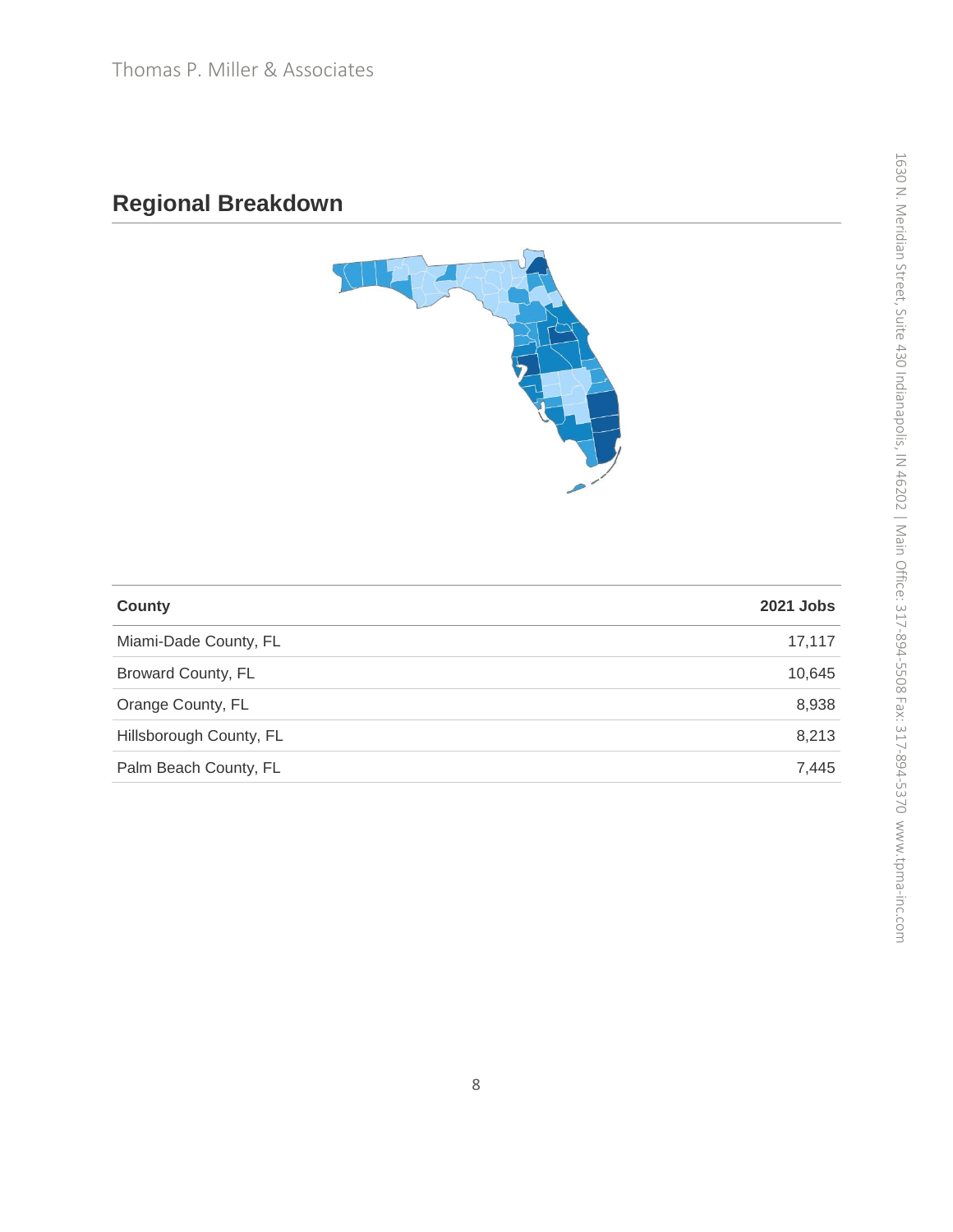| 2016<br>Gender<br>Jobs | 2016<br><b>Percent</b> |
|------------------------|------------------------|
| Males<br>100,868       | 91.4%                  |
| Females<br>9,550       | $8.6\%$                |

### **Occupation Gender Breakdown**

### **Occupation Age Breakdown**



|           | Age       | 2016<br>Jobs | 2016<br><b>Percent</b> |
|-----------|-----------|--------------|------------------------|
|           | $14 - 18$ | 819          | $0.7\%$                |
|           | 19-24     | 7,312        | $6.6\%$                |
| $\bullet$ | 25-34     | 22,355       | 20.2%                  |
| $\bullet$ | 35-44     | 27,784       | $25.2\%$               |
|           | 45-54     | 30,195       | 27.3%                  |
|           | 55-64     | 17,400       | $15.8\%$               |
| $\bullet$ | $65+$     | 4,553        | $4.1\%$                |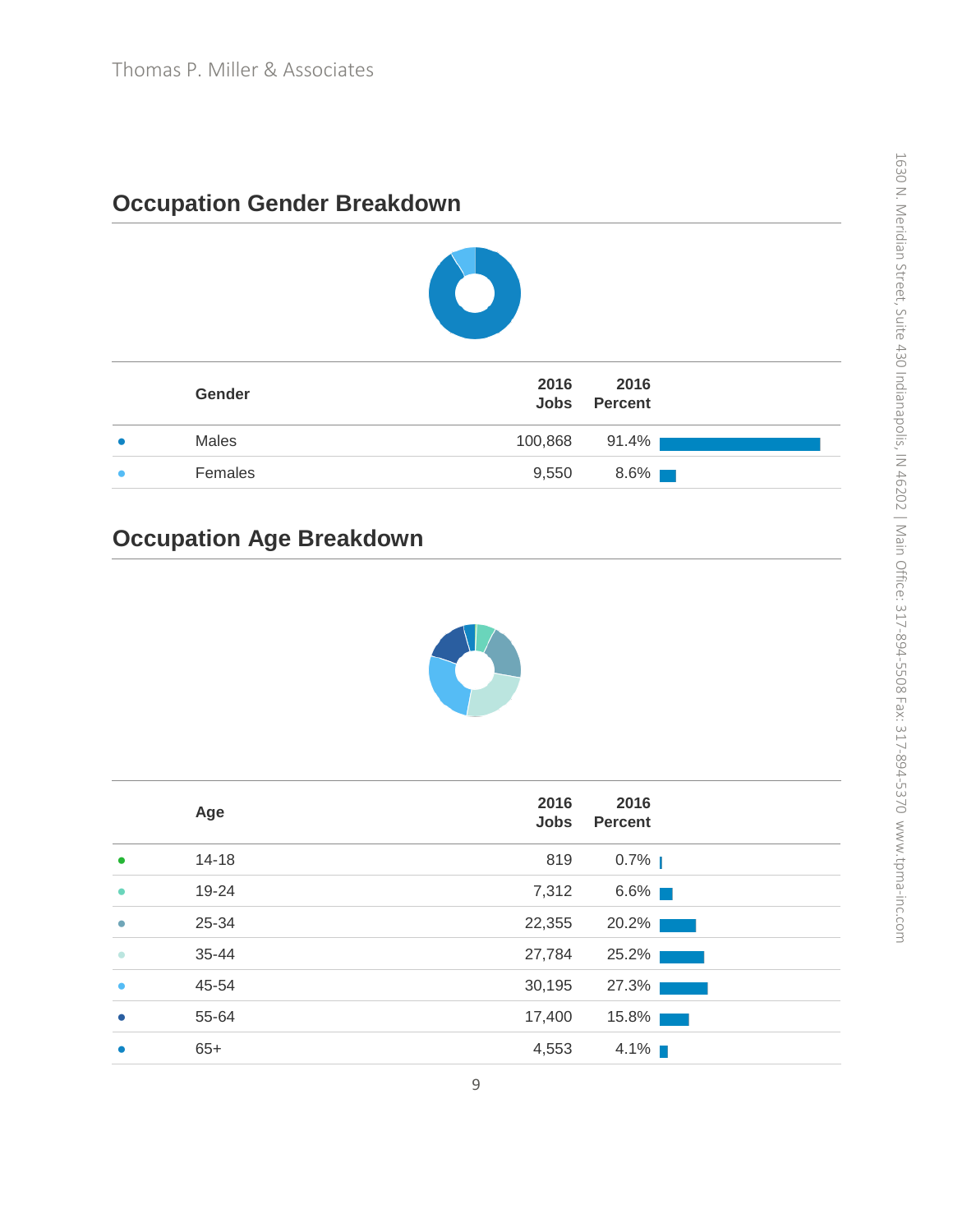# **Industries Employing 3 Occupations**

| <b>Industry</b>                                                      | <b>Occupation</b><br><b>Group Jobs</b><br>in Industry<br>(2016) | $%$ of<br><b>Occupation</b><br>Group in<br><b>Industry</b><br>(2016) | % of Total<br>Jobs in<br><b>Industry</b><br>(2016) |
|----------------------------------------------------------------------|-----------------------------------------------------------------|----------------------------------------------------------------------|----------------------------------------------------|
| All Other Specialty Trade Contractors                                | 9.979                                                           | $9.0\%$                                                              | 26.9%                                              |
| Commercial and Institutional Building Construction                   | 9.725                                                           | 8.8%                                                                 | 24.2%                                              |
| New Single-Family Housing Construction (except For-Sale<br>Builders) | 8.162                                                           | $7.4\%$                                                              | 23.0%                                              |
| <b>Residential Remodelers</b>                                        | 7.100                                                           | 6.4%                                                                 | 24.9%                                              |
| <b>Temporary Help Services</b>                                       | 6.129                                                           | 5.6%                                                                 | 3.9%                                               |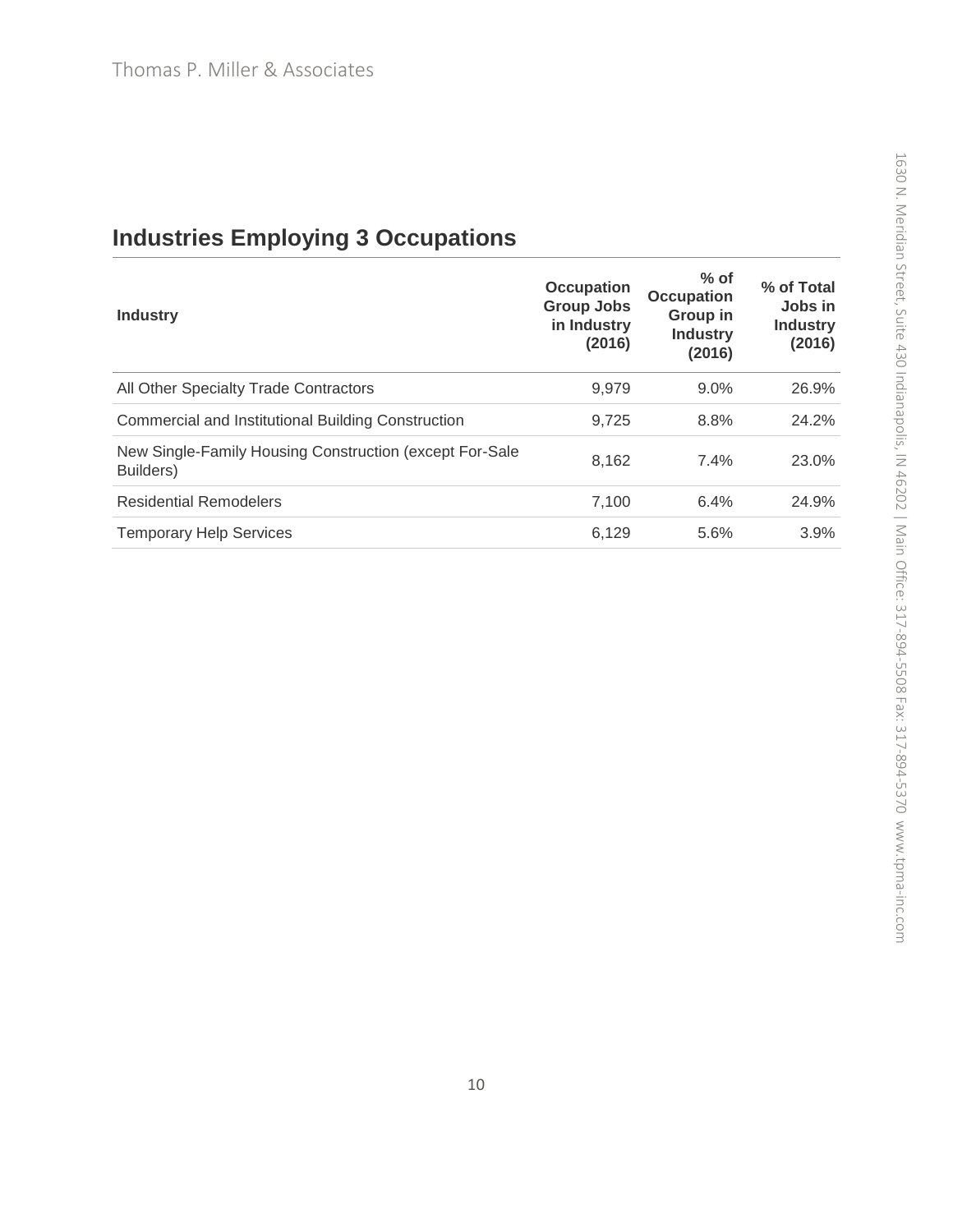# **Data Sources and Calculations**

#### **Location Quotient**

Location quotient (LQ) is a way of quantifying how concentrated a particular industry, cluster, occupation, or demographic group is in a region as compared to the nation. It can reveal what makes a particular region unique in comparison to the national average.

#### **Occupation Data**

Emsi occupation employment data are based on final Emsi industry data and final Emsi staffing patterns. Wage estimates are based on Occupational Employment Statistics (QCEW and Non-QCEW Employees classes of worker) and the American Community Survey (Self-Employed and Extended Proprietors). Occupational wage estimates also affected by county-level Emsi earnings by industry.

#### **CareerBuilder/Emsi Job Postings**

Job postings are collected from various sources and processed/enriched by Careerbuilder to provide information such as standardized company name, occupation, skills, and geography. Emsi performs additional filtering and processing to improve compatibility with Emsi data.

#### **Completers Data**

The completers data in this report is taken directly from the national IPEDS database published by the U.S. Department of Education's National Center for Education Statistics.

#### **Institution Data**

The institution data in this report is taken directly from the national IPEDS database published by the U.S. Department of Education's National Center for Education Statistics.

#### **State Data Sources**

This report uses state data from the following agencies: Alabama Department of Industrial Relations; Alaska Department of Labor and Workforce Development; Arizona Department of Administration, Office of Employment and Population Statistics; Arkansas Department of Workforce Services; California Labor Market Information Department; Colorado Department of Labor and Employment; Connecticut did not provide us with a data source; Delaware Office of Occupational and Labor Market Information, Delaware Wages 2004; District of Columbia Department of Employment Services; Florida Department of Economic Opportunity; Georgia Department of Labor, Workforce Information and Analysis, Occupational Information